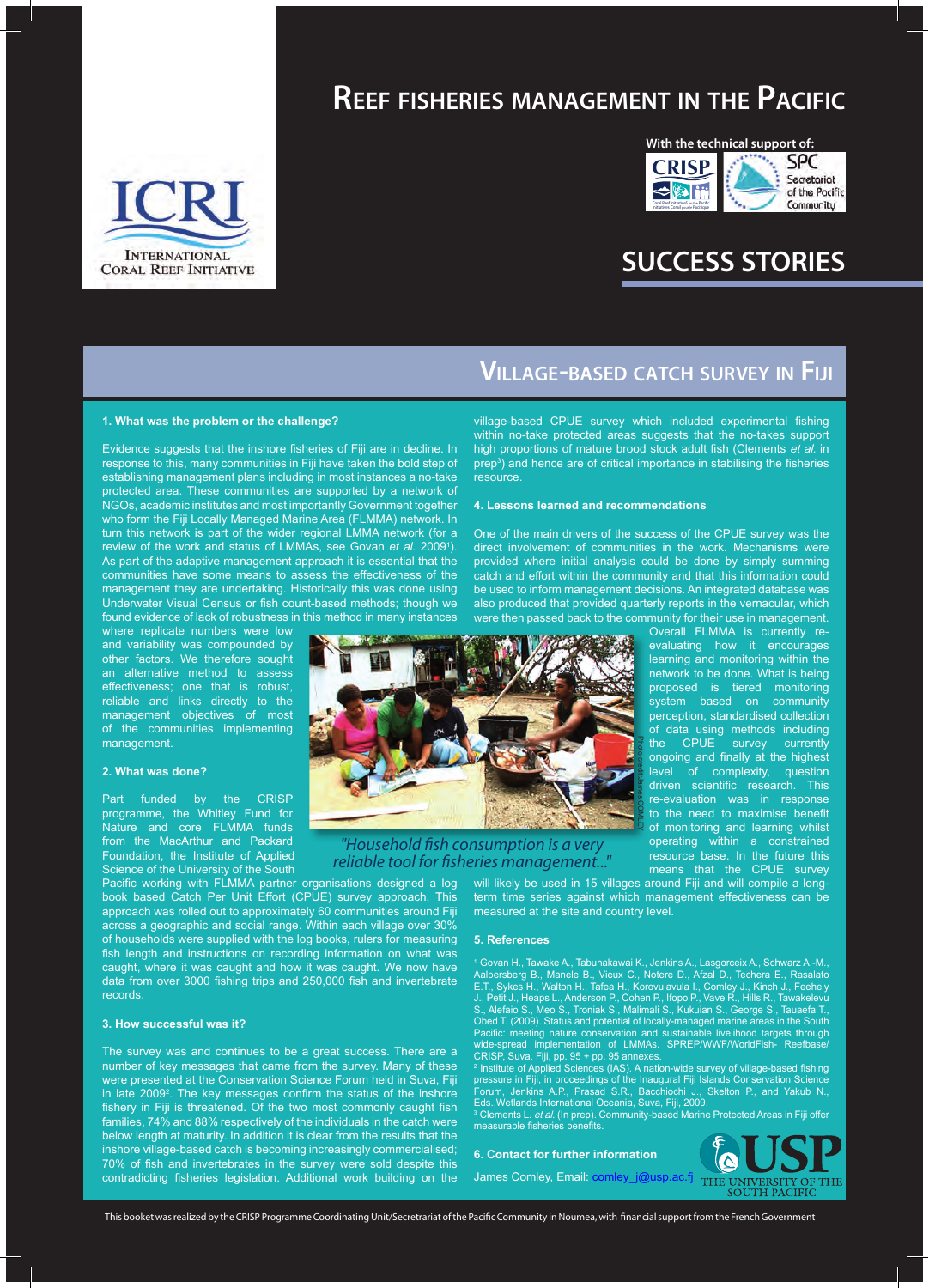



### **Spawning aggregations in Palau**

#### **1. What was the problem or the challenge?**

The challenge was to move towards sustainable use of reef fisheries and to ensure persistence of key biological phenomena in the Palau marine ecosystem, western Pacific, in the face of an absence of fishery monitoring or management as well as a situation of clear declines in fishery resources. Existing marine protected areas which are subjected to little effective enforcement and local traditional measures are not fully respected by the community resulting in considerable poaching.

#### **2. What was done?**

Given the poor documentation of the status of the local fishery, initially fisher interviews were conducted to determine the general understanding in the fishing community of the trends experienced in resources over the last several decades. We were also interested to understand the attitudes of fishers regarding possible causes of changes observed and the solutions that the fishing community proposed. The fisher interviews clearly and unambiguously identified (a) declines in catch rates and sizes of many species



*"Any fisherman is able to understand the long-term interest of protecting spawning aggregations..."*

of food importance, including many that aggregate to spawn, (b) a general lack of awareness that their experiences were widely shared by others even within their own community, and (c) concern that more needs to be understood about the resources and action needs to be taken to reverse declines. Building on the outcomes of the interviews an aggregation site (Ebiil) was selected in a marine protected area for detailed study to provide a baseline for future comparisons to be able to objectively demonstrate any changes, to produce information for developing a management plan, and to establish a scientifically robust monitoring protocol specifically designed for the site for ease longterm monitoring. Presentations of the results of the aggregation survey and fisher interviews were given to community and political leaders and in the media. A short educational film for general public viewing was produced on Palauan coastal fisheries, their condition, the need for management and possible future steps. The film included a diagram to show how aggregations produce fish that enter the fishery.

#### **3. How successful was it?**

The monitoring of the protected aggregation site enabled training of personnel in monitoring, and produced a considerably better understanding of the condition of the site and species and numbers present, and a baseline for future use for adaptive management. Information collected is being used in a management plan currently being developed and fisheries have entered more obviously the work plans of local NGOs. Presentations of results to local politicians and community leaders produced many discussions on resource condition as well as possible solutions. The film has been aired on local TV. There was both newspaper and radio coverage of the study and related work. Considerable ownership was developed locally and Palau's experience was used as an example elsewhere in the region through presentation of the project by a Palauan NGO staff member on the project.

#### **4. Lessons learned and recommendations**

Fish spawning aggregations are an excellent educational tool because it is so easy to understand the basic need for reproduction. How they produce fish and why they are important is necessary to understand if their protection is to be successful. Once this is understood it is easy to move on to fisheries in general and to discuss the need for maintaining sufficient spawning adults, the need to avoid taking too many juveniles and the implications of lack of management. We learned that it is possible for many people to have the same experience of a resource, such as general declines, but not to realize that this experience is widely shared within the community. Without such common knowledge and understanding, it is difficult to recognize the need for action. Interviews, workshops and documentaries are good ways of gathering/generalizing/disseminating such information. Commercial exports of reef fish resources can be a major factor in declines and may not be to the best advantage of countries that depend heavily on coastal resources but the fact that local catches tend not to be assigned a monetary value while exports

are, mean that the local value to the country is not widely appreciated. Decisions are needed regarding whether or not exports are in the best interest of coastal communities and local food security in the long term. Long-term monitoring of resources and their management are needed in many countries and considerably more expertize in fisheries science is necessary that will enable this to take place.

#### **5. References**

Sadovy Y. (2007). Report on current status and<br>exploitation history of exploitation history of reef fish spawning aggregations in Palau. Western<br>Pacific Fishery Survey Fishery Survey<br>Society for the Series: Society Conservation of Reef Fish Aggregations, Volume 3. SCRFA and the Palau Conservation Society pp. 40. http://www.scrfa. org/images/stories/pdf/ scrfa/palau\_interview\_ report.pdf

Film: 25 minute film "Fish for the Future; respecting<br>and managing Palau's managing spawning aggregations".



*Yvonne Sadovy and Asap Bukurrou with 'high tech' equipment (built by Pat Colin) used to house GPS* 

Palau Conservation Society. Enhanced monitoring of grouper spawning aggregation at Ebiil Channel. Final technical report, June 2010.

#### **6. Contact for further information**

Yvonne Sadovy, Email: yjsadovy@hku.hk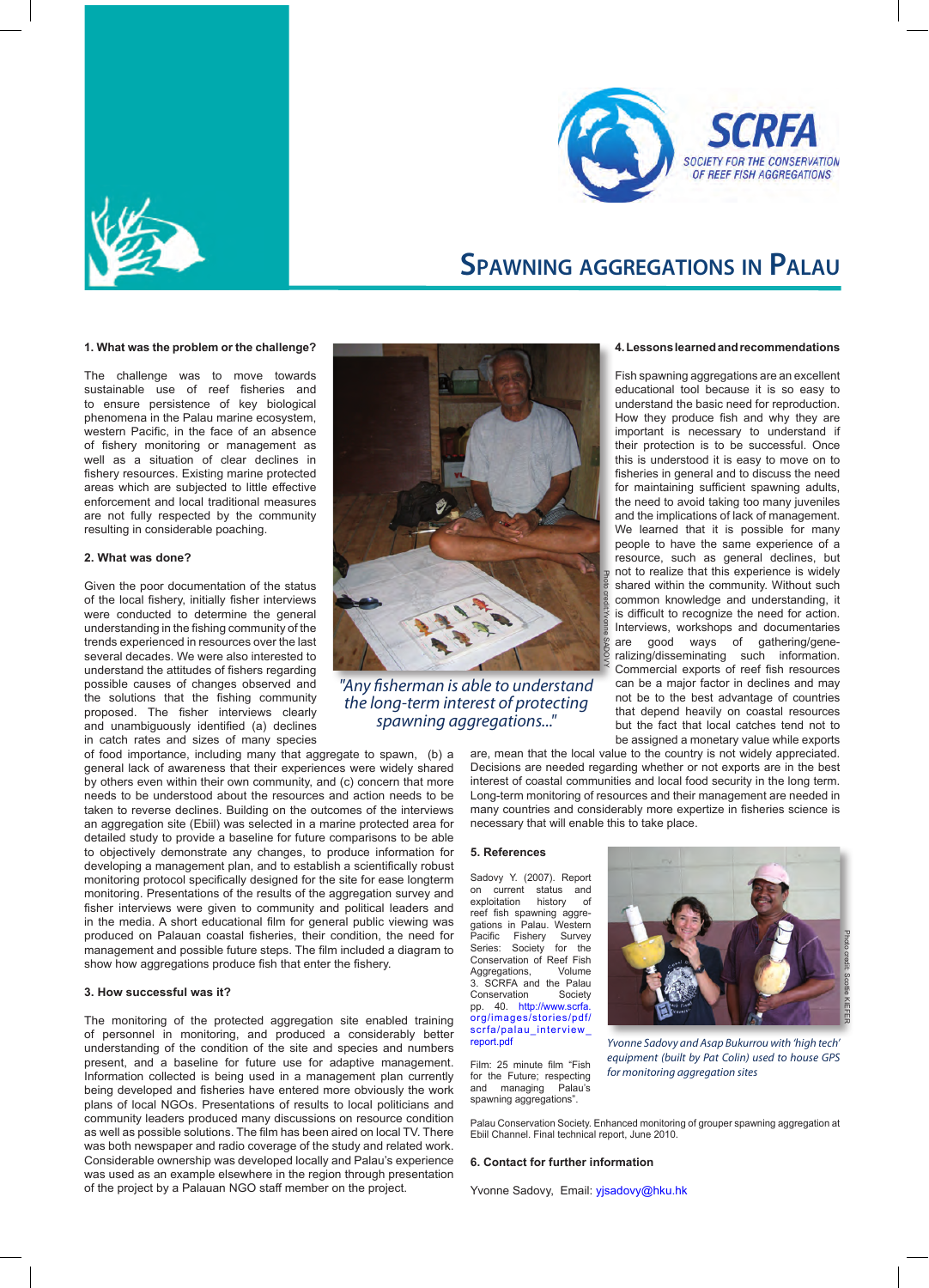



# **Support to marine aquarium trade in Kiritimati**

#### **1. What was the problem or the challenge?**

Kiritimati Island is one of the atolls in the Line Islands of the Republic of Kiribati where the marine aquarium trade industry provides a very important source of income and employment for the local people. Being home to some endemic and rare species, and with its close proximity to Hawaii as the gateway to the very important US marine aquarium trade market, the operations in Kiritimati were quite profitable. Because of the success, the industry was allowed to expand without any control measures and in the last decade cowboy operations started entering the

industry leading to irresponsible harvesting of the resources and poor industry practices. As a result, poor quality of live fish exports and high Deaths On Arrivals (DOAs) have been experienced giving less benefits from the resources for the local collectors and exporters than expected. Consequently this also increases the risk of overfishing the resources and unnecessary abuse and waste which not only threatens biodiversity but also the sustainability of the industry in Kiritimati Island over the long term.

#### **2. What was done?**

In the middle of 2010 at the request of the Kiribati Government, the Secretariat<br>of the Pacific Community (SPC) of the Pacific Community (SPC)<br>commissioned a team of fisheries commissioned a team of scientists and industry experts to visit the island to look into the matter. A training workshop for the industry, consisting of lectures and hands-on practical sessions, was conducted to both explain and provide information on the biological and technical aspects of the industry, including dive safety, and to demonstrate best collection and handling practices throughout the supply chain of the industry. Important areas, where handling practices can be critical for the quality of the fish to ensure good survival, were highlighted. The team was also able to assess the current collection and handling practices and visit the fish holding facilities, providing advice and recommendations instantly on ways of improvements where needed. In addition, four fisheries officers were also trained on how to conduct fisheries resource surveys. These officers later took part in a survey of the marine aquarium fish

the industry stakeholders were provided with an understanding of why they were getting high mortality for their fish and shown how they can improve this. The success of the training will be easily evident if improvements in DOAs are seen in the future. The fisheries officers trained in the survey method were able to help in conducting the marine aquarium fish survey of Kiritimati. The new capacity to do the survey will allow the Fisheries Department to monitor the status of the resources or to conduct other resource appraisals for new areas of interests in the future. The result of the survey that was conducted has been described in a technical report providing the current status of the



### *"Improving the technical level of professional fishermen is a key-issue..."*

resources to assess the current status of the resources in Kiritimati. This was followed by an attachment training for one of the fisheries officers on data analysis, report writing and on the development of the management plan at the SPC headquarters.

#### **3. How successful was it?**

The mission has been successful in providing an understanding of the causes of high mortality rates of marine aquarium fish exported from Kiritimati Island, which has in turn allowed for the development and institution of effective solutions and responses. More importantly, Asian countries, destructive fishing methods such as the use of cyanides and chemicals are never used which is a positive asset. The industry strongly supports the idea of managing and regulating the fishery to ensure its sustainability over the long term. The fisheries management authority therefore should work closely together with the industry for the successful implementation of the management plan and the monitoring program for a sustainable marine aquarium trade.

#### **5. Contact for further information**

Being Yeeting, Email: beingy@spc.int

marine aquarium fish resources stock in Kiritimati Island. The stock estimates provide a good baseline for future monitoring as well as the basis for setting annual species quotas as required in the management plan. The management plan also provides the legal basis for controlling and maintaining good industry practices, dive safety measures and a framework for the industry to play a more active role in the responsible management and monitoring of the industry. This is done through a Management Advisory Committee comprised of representatives from the private sector including the industry and relevant government departments, who will be responsible for coordinating management efforts under the management plan.

#### **4. Lessons learned and recommendations**

The bad practices of the industry found in Kiritimati Island were basically all unintentional and purely caused by the lack of proper training on industry practices, especially for new comers entering the industry. This was coupled with a poor understanding about the general biological aspects of the resource and the technical reasons behind the industry best practices. With this information being provided and shared, the collectors and the exporters were very willing to listen and to learn and to even change their ways of operation to improve the quality of their fish. It should be noted that unlike the